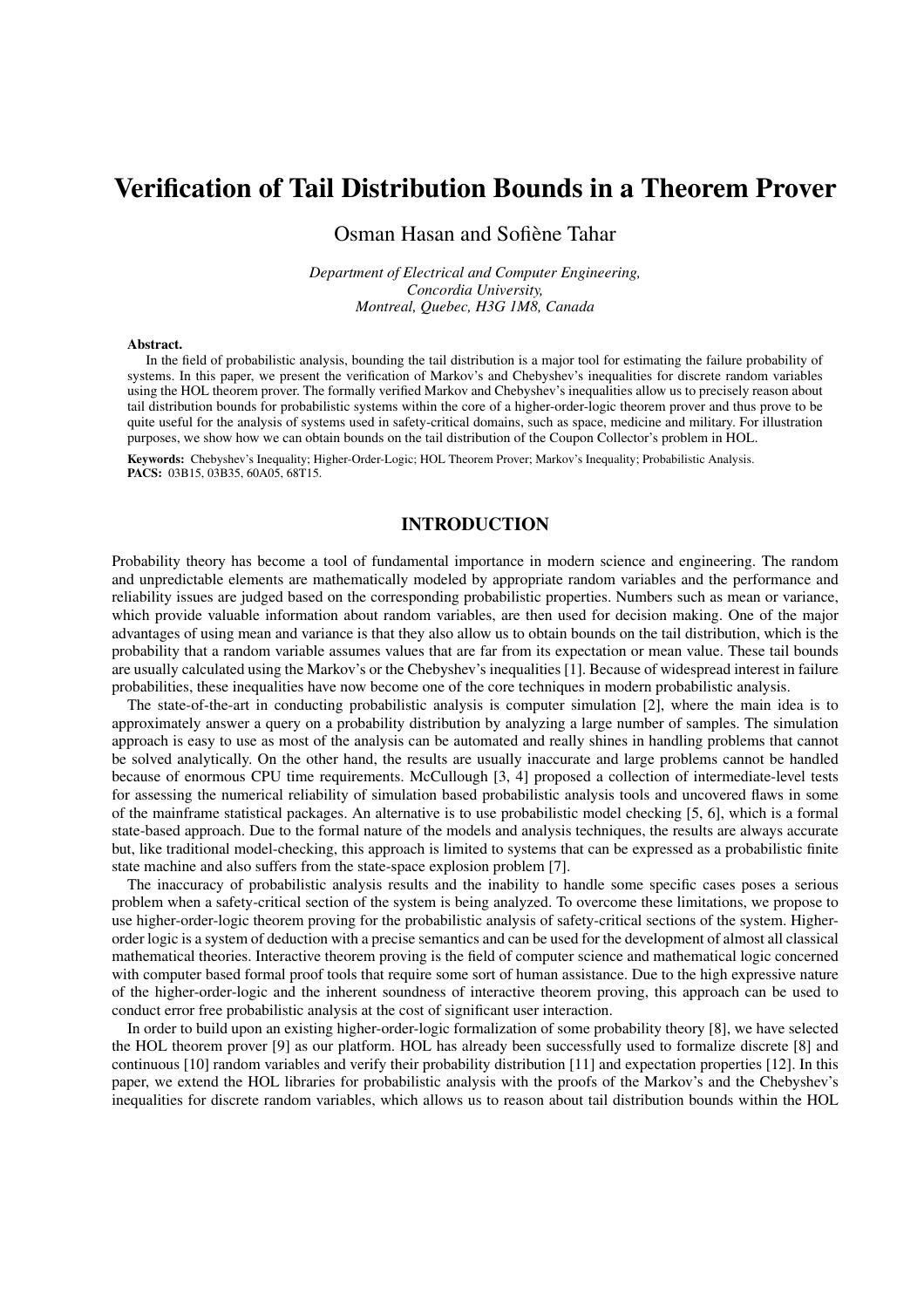theorem prover and thus enhance the capabilities of HOL as a successful probabilistic analysis framework. We first present the HOL definitions for expectation, variance and standard deviation, which are in turn used to express Markov's and Chebyshev's inequalities in HOL. A summary of formal proofs for these properties is given in this paper and more details can be found in [13]. In order to illustrate the practical effectiveness of our approach, we then utilize the above results in HOL to obtain bounds on the tail distribution for the Coupon Collector's problem [14], which is a well known commercially used algorithm in computer science.

### FORMALIZATION OF EXPECTATION, VARIANCE AND STANDARD DEVIATION

In [12], we tackled the verification of expectation properties for discrete random variables that attain values in positive integers only. In the current paper, rather than restricting ourselves to the expected value of a random variable, we consider the formalization of the expected value of a function of a discrete random variable, whereas the function accepts a positive integer and returns a real value. The main advantage of this new definition is that it allows us to formally define variance and standard deviation and thus in turn verify the Chebyshev's inequality for discrete random variables in HOL; a novelty that has not been available so far.

We first present the general idea of verifying random variables in HOL before going into the details of the formal definition of expectation. Random variables can be formalized in higher-order logic by thinking of them as deterministic functions with access to an infinite Boolean sequence  $\mathbb{B}^{\infty}$ ; a source of infinite random bits [8]. These deterministic functions make random choices based on the result of popping the top most bit in the infinite Boolean sequence and may pop as many random bits as they need for their computation. When the sampling algorithms for random variables terminate, they return the result along with the remaining portion of the infinite Boolean sequence to be used by other programs. For example, a *Bernoulli* $(\frac{1}{2})$  random variable that returns 1 or 0 with equal probability  $\frac{1}{2}$ can be modeled as a lambda abstraction function as follows

$$
\vdash \text{bit} = \lambda \text{s. (if shd s then 1 else 0, stl s)}
$$

where *s* is the infinite Boolean sequences and shd and stl are the sequence equivalents of the list operation '*head*' and '*tail*'. Using the formalization of the mathematical measure theory in HOL, a probability function  $\mathbb P$  is defined that accepts a set of infinite Boolean sequences and returns a *real* number between 0 and 1. The domain of  $\mathbb P$  is the set  $\mathscr E$  of events of the probability. Both  $\mathbb P$  and  $\mathscr E$  are defined using the Carathéodory's Extension theorem, which ensures that  $\mathscr E$  is a  $\sigma$ -algebra: closed under complements and countable unions. The formalized  $\mathbb P$  and  $\mathscr E$  can be used to prove probabilistic properties for random variables such as

$$
\vdash
$$
 P{s} | fst (bit s) = 1} = 1/2

where fst selects the first component of a pair and  ${x|C(x)}$  represents a set of all *x* that satisfy condition *C* in HOL.

The above infrastructure can now be used to formally define a HOL function that returns the expected value of a function of a discrete random variable.

**Definition 1**  $\vdash$   $\forall$  f R. expec\_fn f R =  $\sum_{n=0}^{\infty}$  (f n)  $\mathbb{P}\{s |$  fst (R s) = n}

The infinite summation of a real sequence used in the above definition is formally defined in the HOL *real* number theory [15]. Definition 1 includes as a special case the identity function, which covers the formalization of the expected value of a random variable that attains values in the positive integers only.

**Definition 2**  $\vdash$   $\forall$  R. expec R = expec\_fn & R

where the operator & is used in HOL to convert a variable of data type *positive integer* to *real*. The above definitions of expectation can be used to define functions for variance and standard deviation in HOL.

```
Definition 3 \vdash \forall R. variance R = expec_fn (\lambdan. (\&n - expec R)<sup>2</sup>) R
Definition 3 F V R. variance R = expec_fn<br>Definition 4 F ∀ R. std_dev R = √variance R
```
where the functions for square and square root operations have been used from the HOL *real* number theory [15].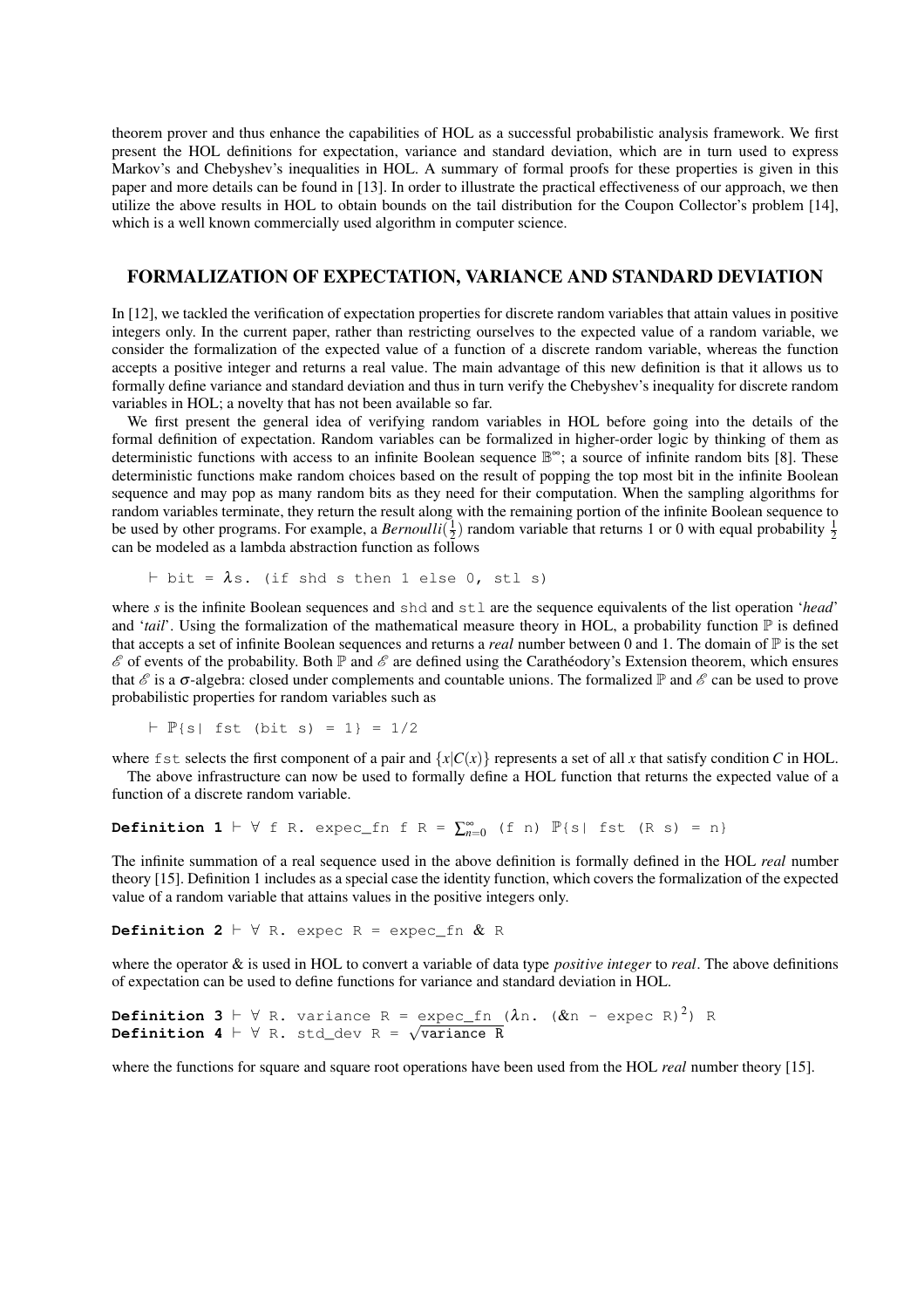### MARKOV'S INEQUALITY

Markov's inequality utilizes the definition of expectation to obtain a weak tail bound and can be expressed in HOL for a measurable discrete random variable with a well-defined expectation as follows.

**Theorem 1**  $\vdash \forall$  R a. (0<a)  $\Rightarrow$   $\mathbb{P}\{s | \&(fst (R s)) \ge a\}$   $\le$  (expec R)/a

Proof: Rewriting with Definition 2 and simplifying using the *real* arithmetic properties in HOL, we obtain

$$
\lceil a \rceil \mathbb{P}\{s| fst(Rs) \ge \lceil a \rceil\} \le \sum_{n=0}^{\infty} (n \mathbb{P}\{s| fst(Rs) = n\}
$$
 (1)

where,  $[a]$  denotes the ceiling of a real number a. Using the *set* theory, the additive law of probability and the properties of infinite summation of a *real* sequence in HOL, Equation 1 can be rewritten as follows.

$$
\sum_{n=\lceil a\rceil}^{\infty} \lceil a\rceil \mathbb{P}\{s|fst(Rs) = n\} \leq \left(\sum_{n=0}^{\lceil a\rceil} (n \mathbb{P}\{s|fst(Rs) = n\} + \sum_{n=\lceil a\rceil}^{\infty} (n \mathbb{P}\{s|fst(Rs) = n\})\right) \tag{2}
$$

Equation 2 can now be verified since, the expression  $\sum_{n=0}^{\lceil a \rceil}$  $\int_{n=0}^{a} (n \mathbb{P} \{s | f \mathcal{S} \{f \in \mathbb{R} \} | \mathcal{S} \{f \in \mathbb{R} \} ) = n \}$  is greater than or equal to 0 and the  $\sum_{n=0}^{\infty} a_n \sum_{i=0}^{\infty} (n \mathbb{P} \{ s | f s t (R s) = n \}$  is greater than or equal to  $\sum_{n=0}^{\infty} a_n \mathbb{P} \{ s | f s t (R s) = n \}.$ 

## CHEBYSHEV'S INEQUALITY

The expectation and variance can be used to derive a significantly stronger tail bound known as the Chebyshev's inequality, which can be expressed in HOL for a measurable discrete random variable with well-defined first and second moments and greater than 0 standard deviation as follows.

**Theorem 2** 
$$
\vdash \forall R
$$
 a.  $(0 \le a) \Rightarrow \mathbb{P}{s \mid \mathcal{X}(fst(R s))}$  - *expec R*  $|\ge a(std\_dev R) \le 1/a^2$ 

Proof: Using the properties of *absolute* function and *real* numbers and the additive law of probability, we get

$$
a^2 \sigma^2 (\mathbb{P}\{s|X \mid s \le (\mu - a\sigma)\} + \mathbb{P}\{s|X \mid s \ge (\mu + a\sigma)\}) \le \sigma^2
$$
 (3)

where  $X = (\lambda s, fst(R s))$  and  $\mu$  and  $\sigma$  denote the expectation and standard deviation of the random variable *R*, respectively. Using the *real number*, *set* and *probability* theories in HOL, the LHS of Equation 3 can be simplified as

$$
a^2 \sigma^2 \sum_{n=0}^{\lceil \mu - a\sigma \rceil} \mathbb{P}\{s|X \mid s = n\} + a^2 \sigma^2 \mathbb{P}\{s|X \mid s = (\mu - a\sigma)\} + a^2 \sigma^2 \sum_{n=\lceil \mu + a\sigma \rceil}^{\infty} \mathbb{P}\{s|X \mid s = n\}
$$
(4)

whereas the RHS can be simplified using Definition 3 and properties of summation of a *real* sequence as follows

$$
\sum_{n=0}^{\lceil \mu - a\sigma \rceil} (n - \mu)^2 \mathbb{P}\{s|Xs = n\} + \sum_{n=\lceil \mu - a\sigma \rceil}^{\lceil \mu + a\sigma \rceil - \lceil \mu - a\sigma \rceil} (n - \mu)^2 \mathbb{P}\{s|Xs = n\} + \sum_{n=\lceil \mu + a\sigma \rceil}^{\infty} (n - \mu)^2 \mathbb{P}\{s|Xs = n\}
$$
(5)

The three terms in Equation 4 can now be proved to be less than or equal to the respective three terms in Equation 5, which concludes the proof for Theorem 2.

## APPLICATION: COUPON COLLECTOR'S PROBLEM

The Coupon Collector's problem [14] is motivated by "*collect all n coupons and win*" contests. Assuming that a coupon is drawn independently and uniformly at random from *n* possibilities, how many times do we need to draw new coupons until we find them all? In order to formalize the Coupon Collector's problem in HOL, let *X* be the number of trials until at least one of every type of coupon is obtained. Now, if *X<sup>i</sup>* is the number of trials required to obtain the  $i^{th}$  coupon, while we had already acquired *i* − 1 distinct coupons, then clearly *X* =  $\sum_{i=1}^{n} X_i$ . The advantage of breaking